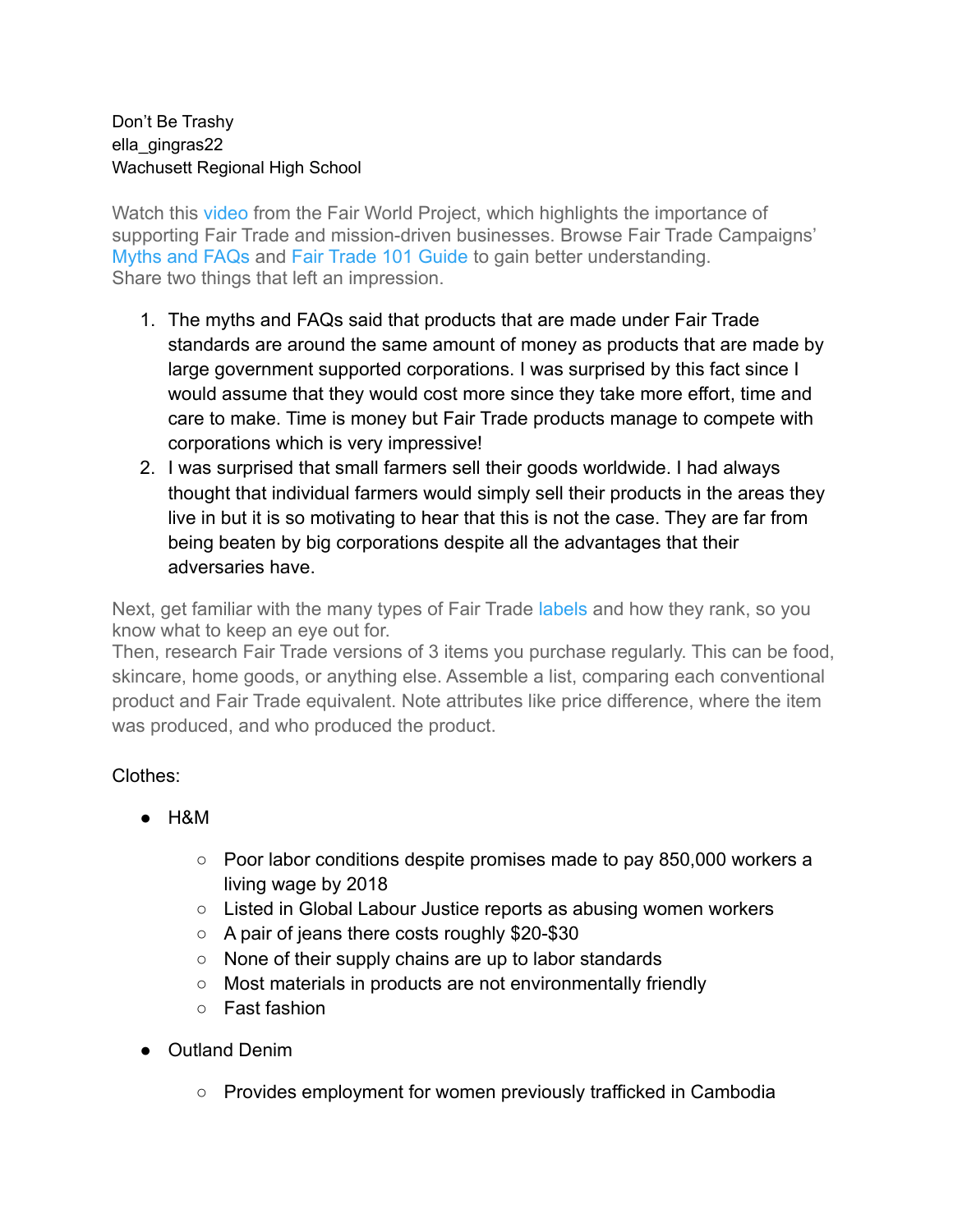- Workers are paid a living wage
- Supply chain is traceable
- Cost of jeans is about \$190-210
- Uses eco-friendly organic cotton
- Limits chemicals and water used in making their products

## Cereals:

- Kellog cereal
	- Uses palm oil
	- Palm oil is obtained through deforestation and human exploitation
	- Palm oil plantations in Indonesia pay outrageously small amounts to workers
	- Very high sugar amounts
	- \$3.98 for Special K granola
- **Traidcraft cereal** 
	- Committed to social and environmental justice
	- Began with importing products from different developing countries
	- Grew from there
	- Organic so much healthier
	- Dedicated to fair trade from the beginning
	- \$5.33 for Traidcraft Fruity Granola

## Toothpaste:

- Colgate
	- In Code of Conduct, it did not define the age of a child, meaning that it could be using child labor
	- Also did not write about living wages or if working hours were limited
	- Factories in China, Columbia, Philippines, Venezuela, Vietnam
	- Only 68% of its palm oil is sustainably sourced
	- \$1.32 per pack of toothpaste
- Georganic'
	- Vegan, organic and palm oil free
	- Packaged with reusable items such as glass jars
	- Locally sourced ingredients
	- Pays workers living wages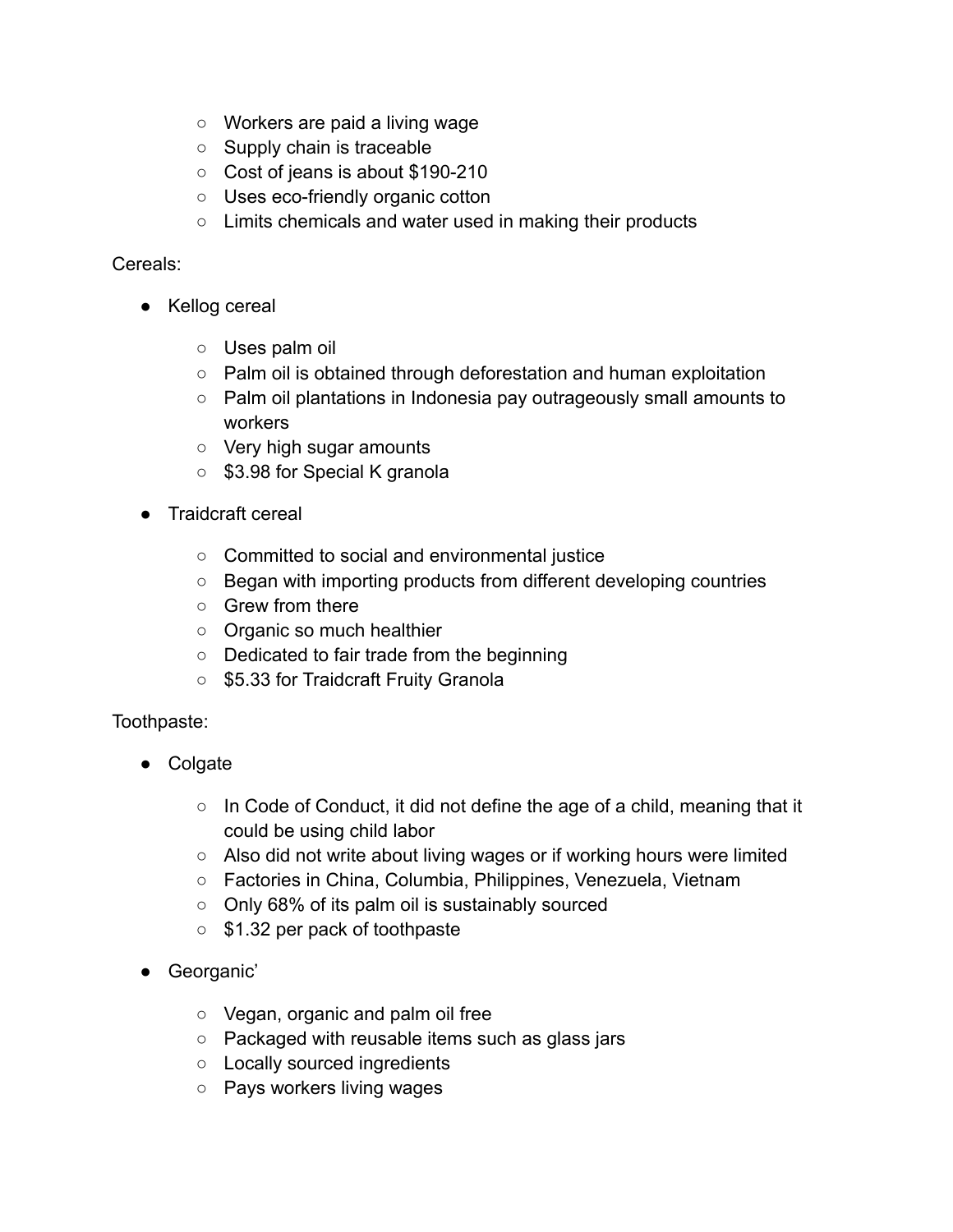- Has many certifications for its ethicality
- \$9.43 for Mineral Toothpaste Powder

Sources: <https://goodonyou.eco/how-ethical-is-hm/>

[https://directory.goodonyou.eco/brand/outland-denim?\\_ga=2.152380601.1208534989.1](https://directory.goodonyou.eco/brand/outland-denim?_ga=2.152380601.1208534989.1634243469-2026538783.1634243469&_gl=1*92oae2*_ga*MjAyNjUzODc4My4xNjM0MjQzNDY5*_ga_TTB1J3Q9MN*MTYzNDI0MzQ2OC4xLjEuMTYzNDI0MzcyMC42MA) [634243469-2026538783.1634243469&\\_gl=1\\*92oae2\\*\\_ga\\*MjAyNjUzODc4My4xNjM0Mj](https://directory.goodonyou.eco/brand/outland-denim?_ga=2.152380601.1208534989.1634243469-2026538783.1634243469&_gl=1*92oae2*_ga*MjAyNjUzODc4My4xNjM0MjQzNDY5*_ga_TTB1J3Q9MN*MTYzNDI0MzQ2OC4xLjEuMTYzNDI0MzcyMC42MA) [QzNDY5\\*\\_ga\\_TTB1J3Q9MN\\*MTYzNDI0MzQ2OC4xLjEuMTYzNDI0MzcyMC42MA](https://directory.goodonyou.eco/brand/outland-denim?_ga=2.152380601.1208534989.1634243469-2026538783.1634243469&_gl=1*92oae2*_ga*MjAyNjUzODc4My4xNjM0MjQzNDY5*_ga_TTB1J3Q9MN*MTYzNDI0MzQ2OC4xLjEuMTYzNDI0MzcyMC42MA) <https://www.ethicalconsumer.org/food-drink/shopping-guide/cereal> <https://www.traidcraftshop.co.uk/traidcraft-fruity-golden-granola-350g> <https://www.ethicalconsumer.org/company-profile/colgate-palmolive-co> <https://uk.georganics.com/collections/mineral-toothpaste-powder>

Create a visual depiction of that comparison and upload to Instagram. Caption it with an explanation of your learnings and tag [@TurningGreenOrg,](https://instagram.com/turninggreenorg) @DrBronner, @FTCampaigns, @FairWorldPrj, and any other Fair Trade brands you include, using hashtags #PGC2021 and #FairTrade.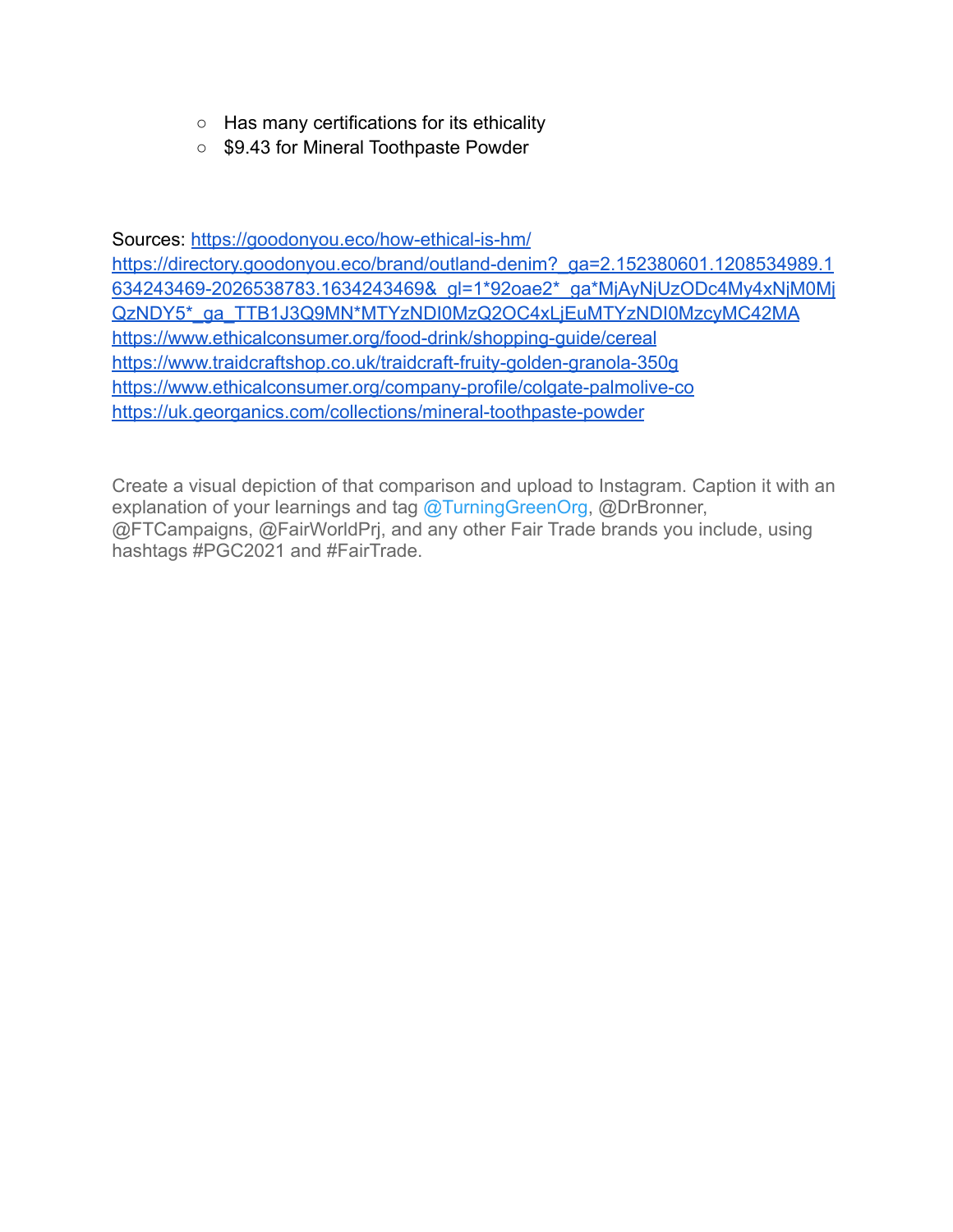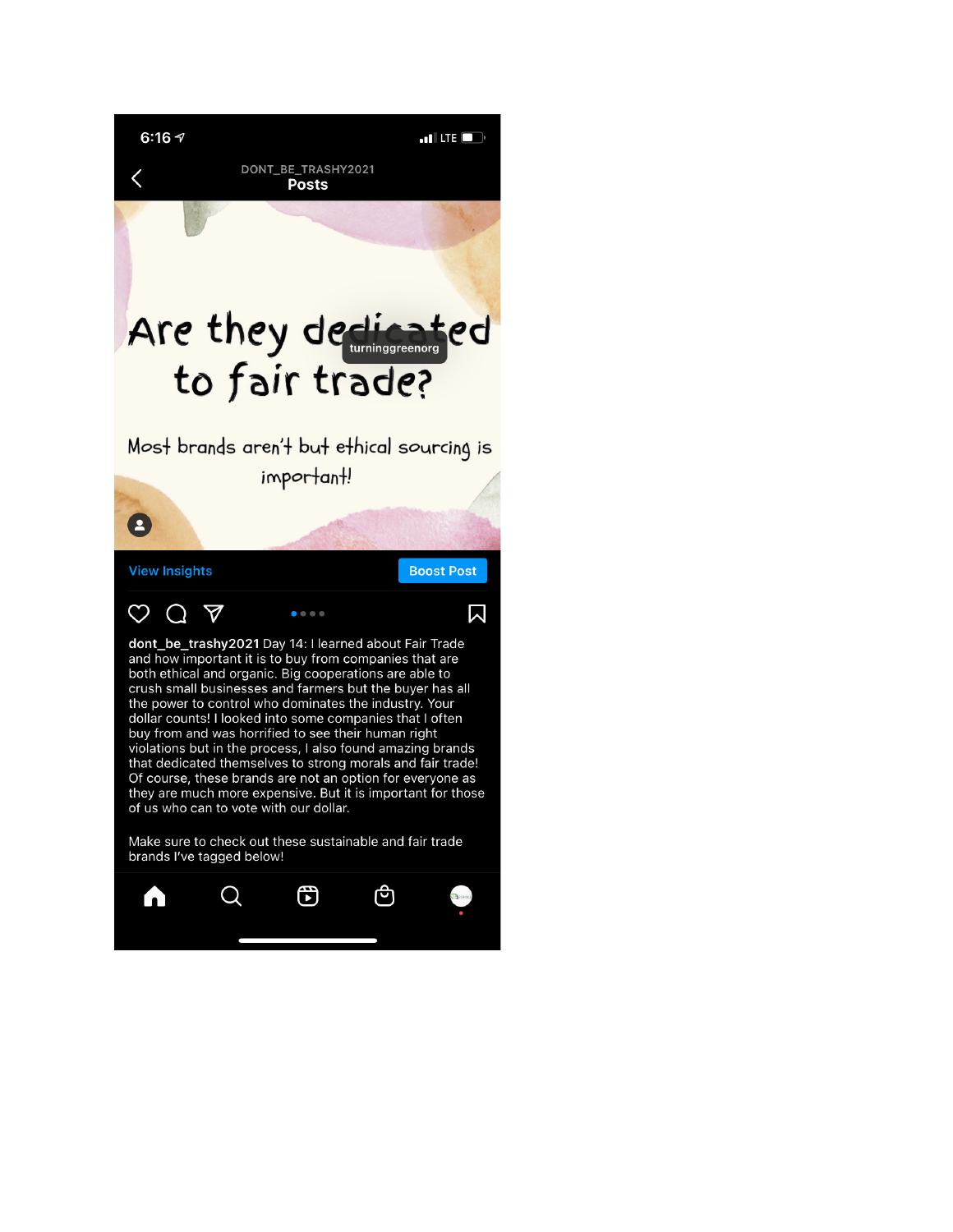# **Kellogs**



-Uses palm oil and excessive amounts of sugar

-Palm oil is obtained through deforestation and human exploitation

-Palm oil plantations in Indonesia pay outrageously small amounts to workers

-\$3.98 for Special K Granola

# Traidcrai



-Began with importing products from different developing countries

- -Grew the company from there
- -Dedicated to fair trade from the beginning
- -Organic, much healthier
- -\$5.33 for Traidcraft Fruity Granola



-Did not define the age of a child in Code of Conduct, meaning they could be using child labor

-Did not include anything about living wages or if working hours were limited either

-Factories in China, Columbia, Philippines, Venezuela, Vietnam which are all known for limited workers rights

-Only 68% of its palm oil is sustainably sourced -\$1.32 per pack of toothpaste

-Vegan, organic, palm oil free

-Packaged with reusable items such as glass jars

-Locally sourced ingredients

-Pays workers living wages

-Has many certifications for its ethicality

-\$9.43 for its Mineral Toothpaste Powder